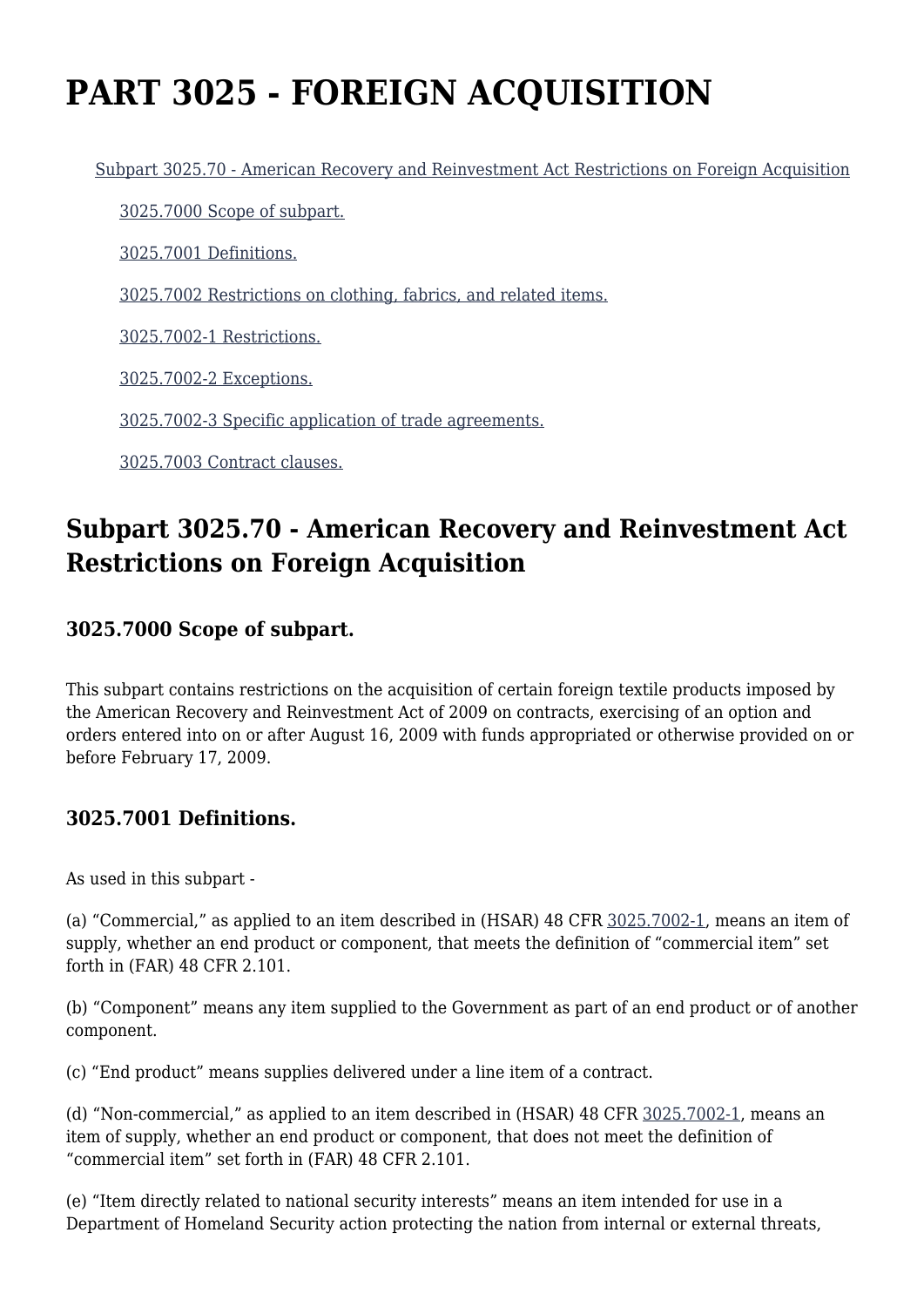including protecting the nation's borders, transportation system, maritime domain or critical infrastructure, as determined by the contracting officer.

# **3025.7002 Restrictions on clothing, fabrics, and related items.**

### **3025.7002-1 Restrictions.**

The following restrictions implement section 604 of the American Recovery and Reinvestment Act of 2009 and they apply to all types of actions, orders, exercising of an option and contracts. Except as provided in subsection (HSAR) 48 CFR [3025.7002-2](https://origin-www.acquisition.gov/%5Brp:link:hsar-part-3025%5D#Section_3025_7002_2_T48_7021125115), do not acquire, either as end products or components, any item listed in paragraphs (a) or (b) of this section, if the item is directly related to the national security interests of the United States and the item has not been grown, reprocessed, reused, or produced in the United States:

(a) Commercial or non-commercial items -

(1) Clothing and the materials and components thereof, other than sensors, electronics, or other items added to, and not normally associated with, clothing (and the materials and components thereof); or

(2) Tents, tarpaulins, covers, textile belts, bags, protective equipment (such as body armor), sleep systems (sleeping bags), load carrying equipment (such as fieldpacks), textile marine equipment, parachutes or bandages.

- (b) Non-commercial items -
- (1) Cotton and other natural fiber products.
- (2) Woven silk or woven silk blends.
- (3) Spun silk yarn for cartridge cloth.

(4) Synthetic fabric or coated synthetic fabric (including all textile fibers and yarns that are for use in such fabrics).

(5) Canvas products.

(6) Wool (whether in the form of fiber or yarn or contained in fabrics, materials, or manufactured articles).

(7) Any item of individual equipment manufactured from or containing any of the fibers, yarns, fabrics, or materials listed in this paragraph (b).

#### **3025.7002-2 Exceptions.**

Acquisitions in the following categories are not subject to the restrictions in (HSAR) 48 CFR [3025.7002-1:](https://origin-www.acquisition.gov/%5Brp:link:hsar-part-3025%5D#Section_3025_7002_1_T48_7021125114)

(a) Acquisitions at or below the simplified acquisition threshold.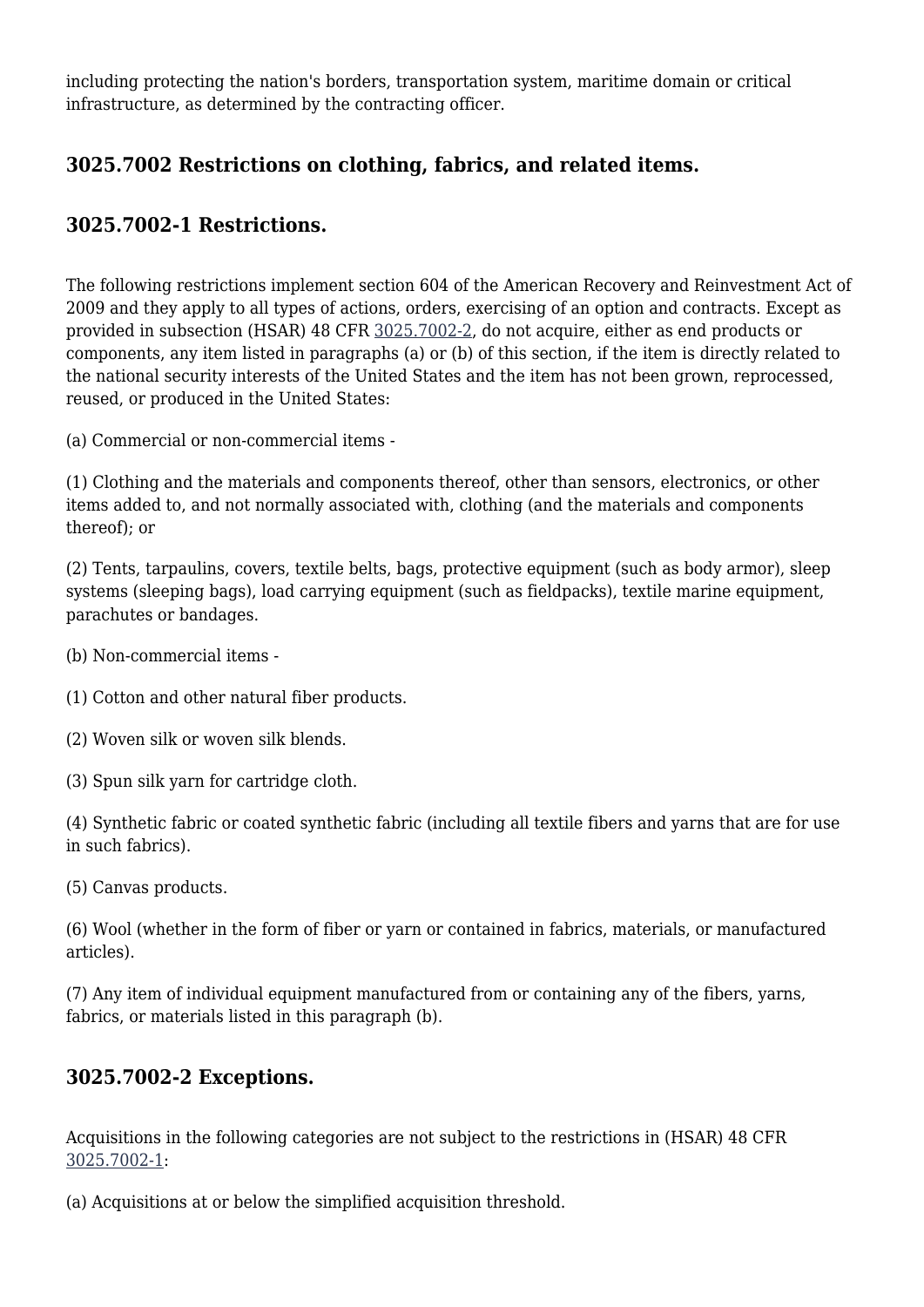(b) Acquisition of items not directly related to national security interests of the United States.

(c) Acquisitions of any of the items otherwise covered by (HSAR) 48 CFR [3025.7002-1](https://origin-www.acquisition.gov/%5Brp:link:hsar-part-3025%5D#Section_3025_7002_1_T48_7021125114), if the Chief Procurement Officer determines that the item grown, reprocessed, reused, or produced in the United States cannot be acquired as and when needed in a satisfactory quality and sufficient quantity at United States market prices. When this exception is used -

(1) Only the DHS Chief Procurement Officer is authorized to make the domestic nonavailability determination.

(2) The DHS Component, not later than 7 days after the award of the contract, must post a notification that the exception has been applied on the Government-wide point of entry, which may be combined with any synopsis of award.

(3) The supporting documentation for the CPO determination prepared by the DHS Component(s) shall include -

(i) An analysis of alternatives that would not require a domestic nonavailability determination; and

(ii) A written justification by the requiring activity, with specificity, why such alternatives are unacceptable.

(d) Acquisitions of items listed in FAR 48 CFR 25.104.

(e) Emergency acquisitions by activities located outside the United States.

(f) Acquisitions by vessels in foreign waters.

(g) Acquisitions of incidental amounts of cotton, other natural fibers, wool or other item covered by (HSAR) 48 CFR [3025.7002-1](https://origin-www.acquisition.gov/%5Brp:link:hsar-part-3025%5D#Section_3025_7002_1_T48_7021125114)(a)-(b) incorporated in an end product, for which the estimated value of the item so covered is not more than 10 percent of the total price of the end product.

(h) Acquisitions of items otherwise covered by  $(HSAR)$  48 CFR  $3025.7002-1$ (a) and (b) for which restricting a procurement of the items to those that have been grown, reprocessed, reused, or produced in the United States would be inconsistent with United States obligations under international agreements. Acquisitions of products that are eligible products per (FAR) 48 CFR subpart 25.4 are not covered by these restrictions; see (HSAR) 48 CFR 3025.7003-2 for specific application of trade agreements.

#### **3025.7002-3 Specific application of trade agreements.**

(a) For covered items entitled to non-discriminatory treatment under the World Trade Organization Agreement on Government Procurement (WTO GPA), or any Free Trade Agreement (FTA) listed in (FAR) 48 CFR subpart 25.4, this subpart is applied as follows -

(1) For solicitations, orders, exercising of an option and contracts issued by any component other than Transportation Security Administration (TSA), in which any covered items will be procured with a value that is both above the simplified acquisition threshold, and below the applicable trade agreement threshold in (FAR) 48 CFR 25.402, apply (HSAR) 48 CFR [3025.7002-1.](https://origin-www.acquisition.gov/%5Brp:link:hsar-part-3025%5D#Section_3025_7002_1_T48_7021125114) Section [3025.7002-2\(](https://origin-www.acquisition.gov/%5Brp:link:hsar-part-3025%5D#Section_3025_7002_2_T48_7021125115)h) will exclude eligible products of designated countries with FTA thresholds beneath the simplified acquisition threshold from coverage of section 604.